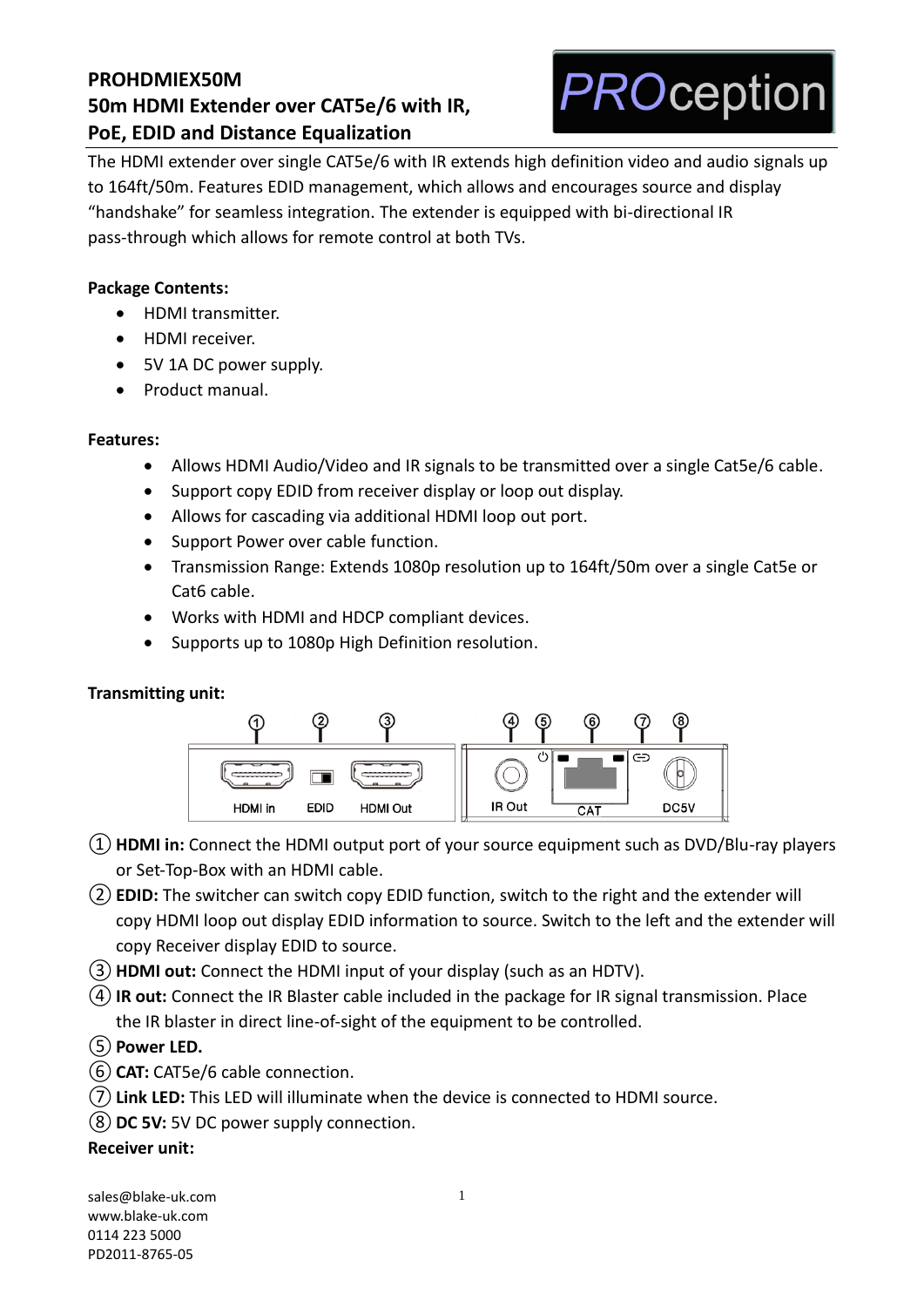



- ①**EQ switcher:** equalizer switcher.
- ②**HDMI out:** HDMI connection to display.
- ③**IR in:** Connect to the IR Receiver for IR signal reception. Ensure that remote being used is within the direct line-of-sight of the IR receiver.
- ④**Power LED.**
- ⑤**CAT:** CAT5e/6 cable connection.
- ⑥**Lock LED:** This LED will illuminate when the HDMI signal from the transmitter is stable.

## **RX Equalizer distance adjust**

If you see picture flickering, white flecks or a snowy picture set the EQ dip switches to the recommended setting depending on length of CAT cable. If no picture, then check resolution of the playback device is 1080p or less. For resolutions over this please use our PROHDMIEX50M-4K.

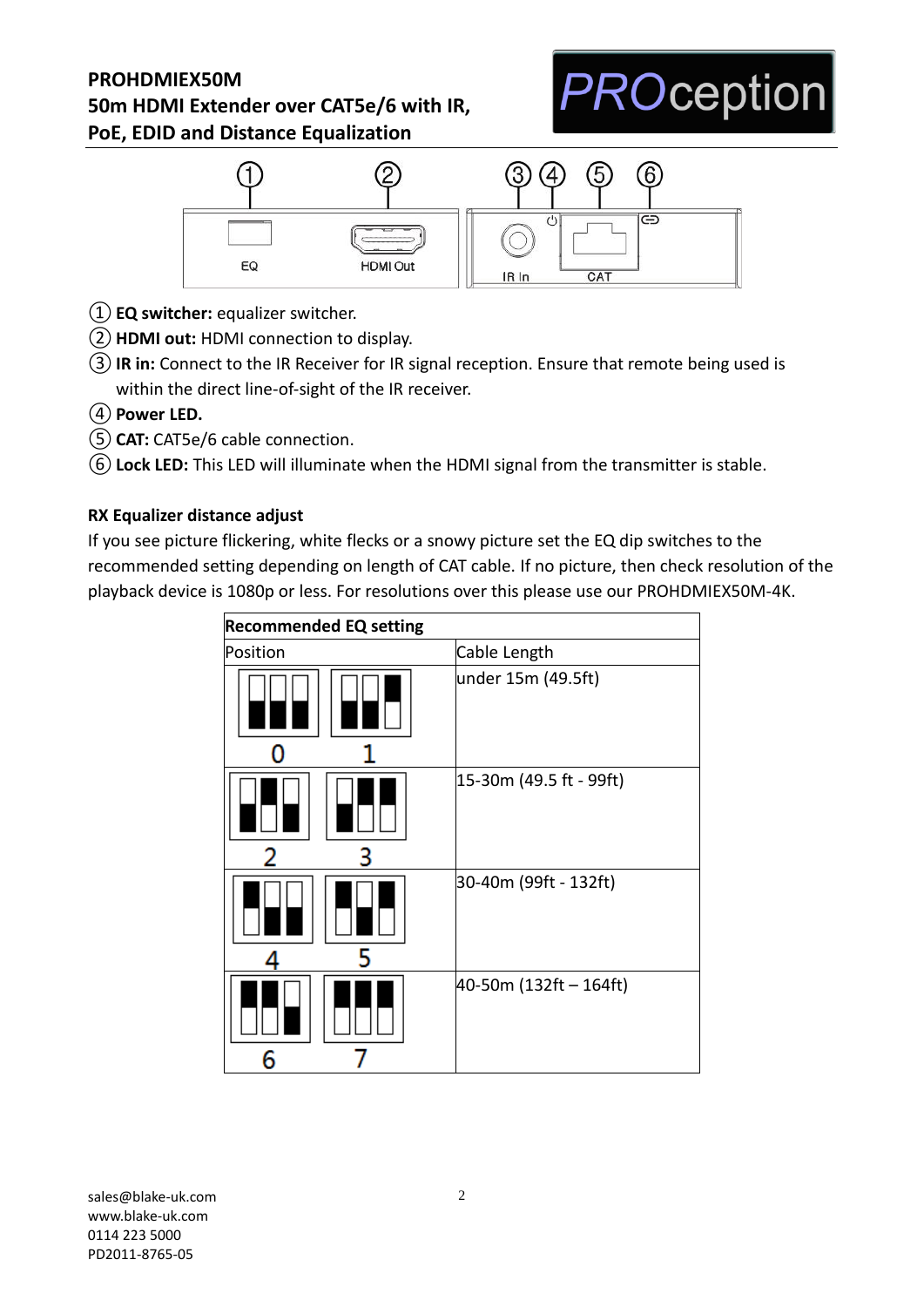# **PROception**



## **Instructions:**

*Always disconnect power before inserting or removing any cable from any device.*

1. Connect the device, such as a Blu-ray player, game console, A/V receiver, cable, or satellite receiver etc., to the HDMI input on the transmitting unit.

2. Connect a display such as an HDTV or HD projector to the HDMI output on the receiving unit.

3. Connect a single category 5e/6 up to 164ft/50m to the output of the transmitting unit, and the other end to the input of the receiving unit.

4. Power both the transmitter and receiver with the power supply included.

• If no signal is being displayed, check the receiver EQ switcher. If no signal, see EDID section or adjust the resolution (lowest to highest until signal is displayed). A 24Hz vertical refresh rate may work better than 60Hz or higher. Use the source remote at the receiver emitter to test IR functionality. If the IR remote function is not responding, check the emitters to ensure they are placed correctly and are plugged into the correct IR jacks on the extender set receiving and transmitting units.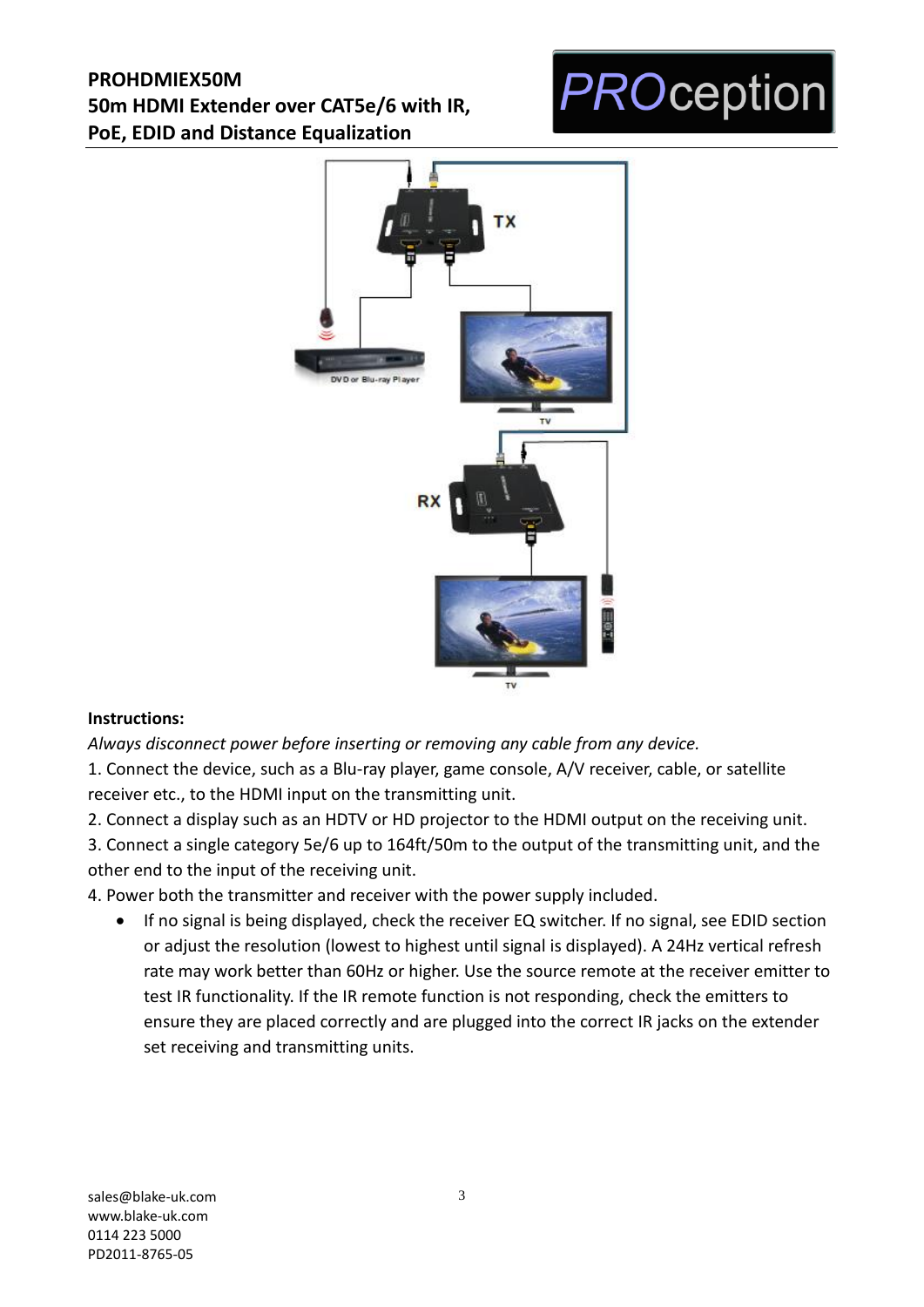



**IR RECEIVER** 



## **IR BLASTER (TX)**

*To control the source***:**

Plug IR Blaster into IR TX port of transmitter unit, place blaster in front of the IR eye of the source. *To control the display***:**

Plug IR Blaster into IR TX port of receiver unit, place blaster in front of the IR eye of the display.

## **IR RECEIVER (RX)**

**To control the source:** Plug IR Receiver into IR RX port of receiver unit; place receiver at or near display.

*To control the display***:** Plug IR Receiver into IR RX port of transmitter unit; place receiver in position where it can receive remote signals.